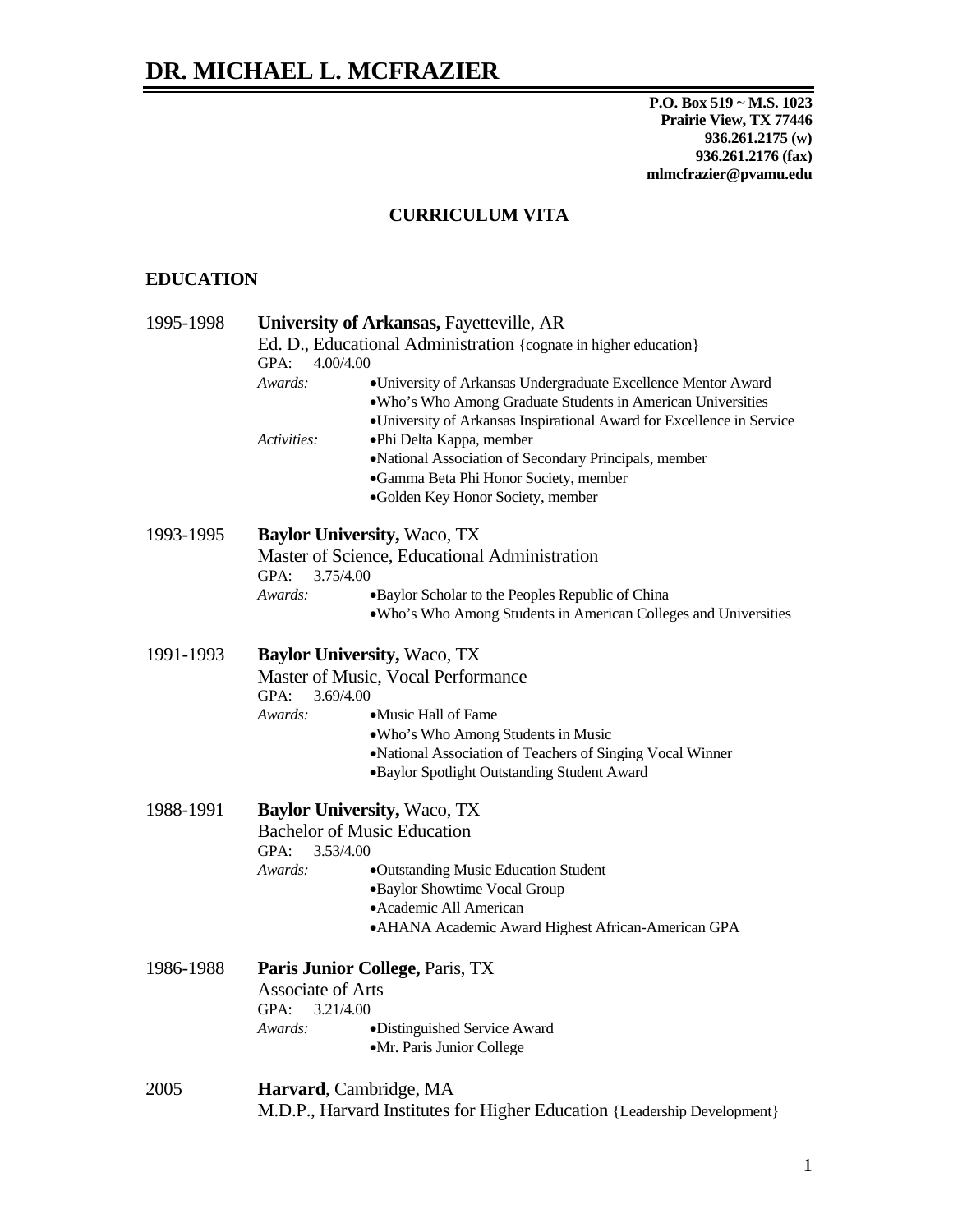**P.O. Box 519 ~ M.S. 1023 Prairie View, TX 77446 936.261.2175 (w) 936.261.2176 (fax) mlmcfrazier@pvamu.edu**

### **PROFESSIONAL EXPERIENCE**

#### 2004-Present **Prairie View A&M University,** Prairie View, TX

*Associate Provost and Associate Vice President for Academic Affairs:*  Responsibilities include: providing accurate, timely, and appropriate interpretation and monitoring of compliance with laws, policies, procedures, rules, guidelines, and practices applicable to personnel, programs, students and services in units reporting to the Academic Affairs and monitoring the curriculum change process beginning with internal development and processing of substantive and non-substantive change requests and continuing through submissions to appropriate external entities.

#### 2003-2005 **Prairie View A&M University,** Prairie View, TX

*Interim Coordinator, Ph.D. Program in Educational Leadership:*  Responsibilities included: developing the Ph.D. in Educational Leadership proposal; generating and submitting addendums to governing and accrediting entities (i.e. TAMUS Board of Regents, Texas Coordinating Board and Southern Association of Colleges and Schools); providing leadership (i.e. development and revision of curriculum, course scheduling, textbook evaluation and selection, faculty and staff evaluation, budget and fiscal management, etc.) for the program.

*Associate Professor/Coordinator of Ed Leadership – Department of Ed Leadership and Counseling:* Responsibilities included: teaching graduate courses in the area of educational administration; coordinating TExES test registration for students seeking administrative certification; and providing leadership (i.e. strategic planning, course scheduling, curriculum updating, student evaluation and admission, graduation clearance, local, state and national accountability reports, and student advisement) for the department.

### 1998-2003 **Prairie View A&M University,** Prairie View, TX

*Director of Graduate Programs:* Responsibilities included: overseeing daily functions of graduate school; supervising graduate school staff; monitoring graduate admissions; enforcing graduate school policies and procedures; clearing graduate candidates for graduation; processing graduate documents; recruiting graduate students; developing partnerships and collaboratives with area school districts and businesses; and coordinating graduate council meetings.

*Assistant Professor – Department of Ed Leadership and Counseling:*  Responsibilities included: teaching graduate courses in the area of educational administration; advising graduate students enrolled in the midmanagement program; coordinating ExCET review sessions for students seeking administrative certification; and serving on a host of university committees.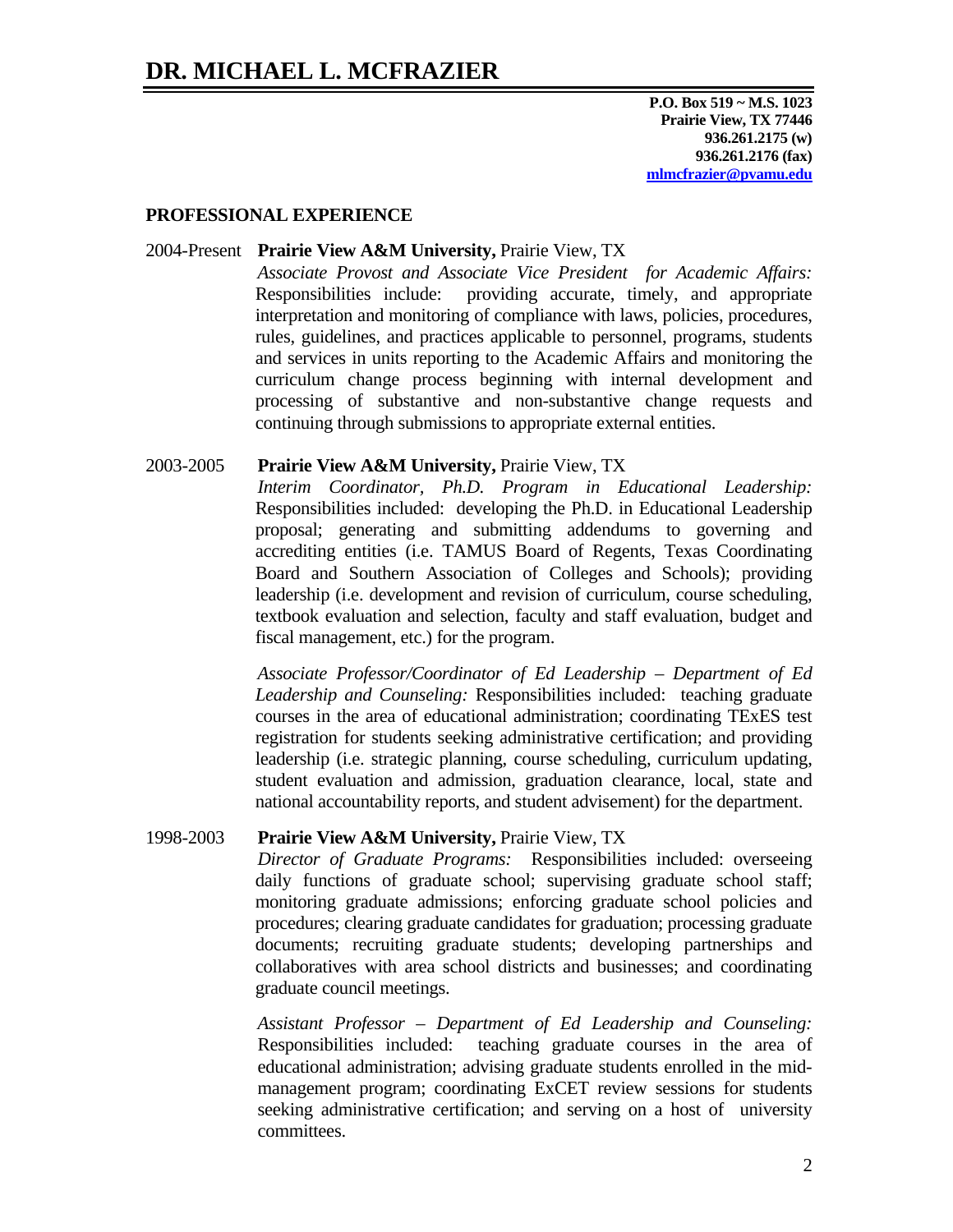**P.O. Box 519 ~ M.S. 1023 Prairie View, TX 77446 936.261.2175 (w) 936.261.2176 (fax) mlmcfrazier@pvamu.edu**

#### **PROFESSIONAL EXPERIENCE CONTINUED**

- 1995-1998 **University of Arkansas,** Fayetteville, AR *Coordinator of Minority Development Programs:* Responsibilities included: recruiting and retaining minority faculty, staff and students; coordinating the Annual African American: Future Educator of Arkansas Conference (AA: FEAC); maintaining the \$300,000 A-A: FEAC budget; advising the Black Graduate Student Association; organizing the Black Faculty and Staff Caucus meetings; and working with other institutions of higher education across the state.
- 1993-1995 **Waco High School,** Waco, TX *Director of Student Activities & Music Teacher.* Responsibilities included: serving as part of the administrative team: supervising 100 student clubs and organization; coordinating all extra and co-curricular activities; maintaining student club accounts and financial transactions; monitoring student eligibility; serving on the student truancy and disciplinary council; and coordinating all University Interscholastic League Activities.

### **CERTIFICATIONS**

Texas Music Teacher-All Level and Mid-Management Certification; Arkansas Principal and Teacher Certification; Certified Virtual Instructor; and Ordained Minister of Music.

### **UNIVERSITY COLLEGIATE ASSIGNMENTS**

Chair, Ph.D. Coordinator and Faculty Search Committee Team Member, Proposal Development for Ph.D. in Educational Leadership Member for the Student Service Fee Advisory Committee Member of the University Judicial Appeals Panel Advisory Board, Educator Prep, Counseling and Diagnostic Lab Member College of Education NCATE Assessment Committee Member, University Student Activities Back to Basic Committee Voting Member, Prairie View A&M University Graduate Council Curriculum Coordinator, Department of Educational Leadership and Counseling Advisory Board, College of Education Job Fair

#### **PROFESSIONAL ASSIGNMENTS & ACTIVITIES**

Member, Texas Professor of Educational Administration Member, Research Association for Minority Professors Board Member, Career Recovery Resources Board Member, African American Future Educators of Arkansas Project Board Member, Region VI Alternative Teacher Certification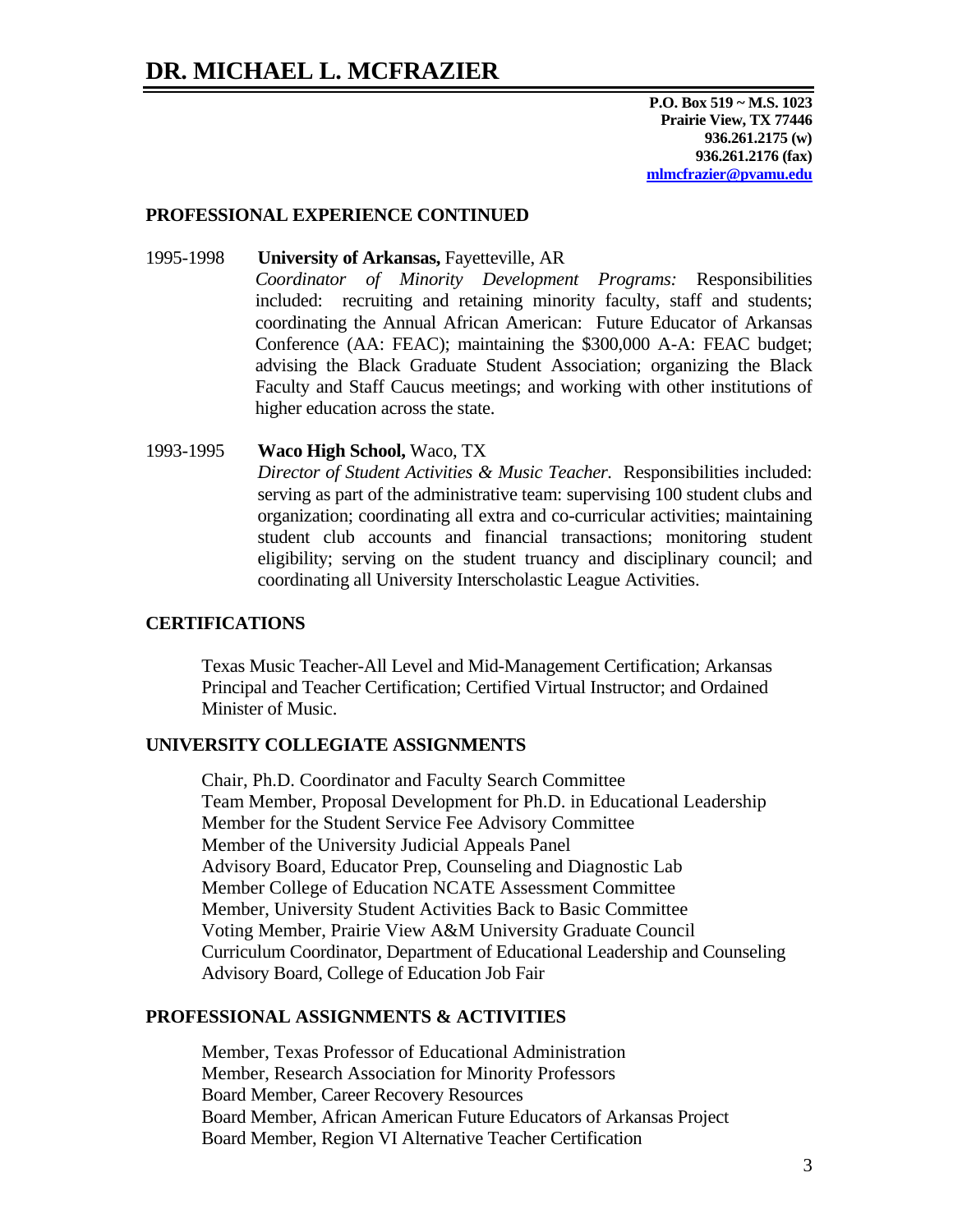**P.O. Box 519 ~ M.S. 1023 Prairie View, TX 77446 936.261.2175 (w) 936.261.2176 (fax) mlmcfrazier@pvamu.edu**

### **PROFESSIONAL ASSIGNMENTS & ACTIVITIES CONTINUED**

Texas Southern University ExCET Oversight Team Consultant Professional Development Facilitator on Teaching the Diverse Learner

- Waller Independent Schools
- Hempstead Independent Schools
- Aldine Independent Schools

Superintendent ExCET Exams Validity Representative for State Board of Educator **Certification** 

### **PROFESSIONAL RESEARCH INTRESTS**

Mentorship in Education

Personality Assessment of Educational Leaders

Increasing Mathematics and Reading Achievement for African American Students and Students in Schools with Substantial Minority Student Populations.

The Implication for the Creation of the African-Americans: Future Educators of Arkansas Project: Addressing the Shortage of African American Teachers in the State of Arkansas.

The Unanticipated Negative Effects of Brown v. Board of Education on the African-American Teaching Force.

"Effective Schools Study" A Study of the Difference in Achievement of Students on Free or Reduced Lunch and those from Upper or Middle Level Environments.

International Institute to the Peoples Republic of China – A six week research project on the Chinese Educational System.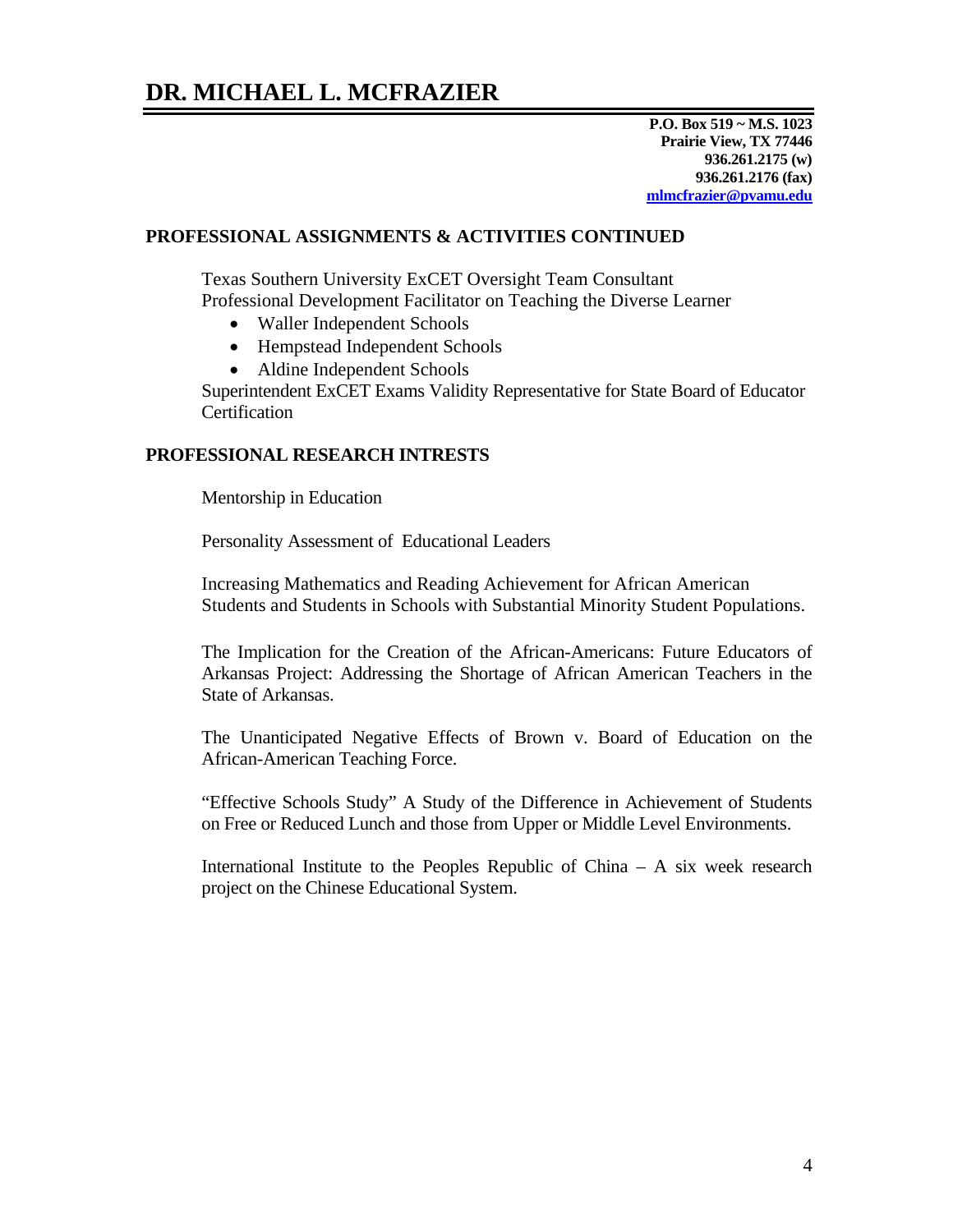**P.O. Box 519 ~ M.S. 1023 Prairie View, TX 77446 936.261.2175 (w) 936.261.2176 (fax) mlmcfrazier@pvamu.edu**

### **PUBLICATIONS**

McFrazier, M., Freeman, P., (2004). Mentorship: Keys to Successful Longevity in Educational Leadership. E-Learn International Journal.

McFrazier, M., Freeman, P. (2003). Personality Assessment of Educational Leaders via Technology. Journal of the Research Association of Minority Professors.

McFrazier, M., Freeman, P. (2003). Personality Assessment of Educational Leaders via Technology. SITE International Journal.

McFrazier, M. (2001). Identifying school conditions and teacher practices that have proven effective in increasing mathematics and reading achievement for African American students and students in schools with substantial minority student populations. Technology and Teacher Education Annual .

McFrazier, M., Freeman, P. and Sneed-Greene, C (2001). Computer aided personality assessment of mathematics teachers. Technology and Teacher Education Annual (Refereed).

### **PROFESSIONAL PRESENTATIONS**

Mentorship: Keys to Successful Longevity in Educational Leadership, Society For Information Technology &Teacher Education, 2004, Atlanta GA.

Mentorship: Keys to Successful Longevity in Educational Leadership, Regents Initiative Conference, 2004, San Antonio, TX.

Mentorship: Keys to Successful Longevity in Educational Leadership, Research Association of Minority Professors Conference, 2002, Orlando FL.

Personality Assessment of Educational Leaders via Technology National Alliance of Black School Educators, 2003, Los Angeles CA.

Personality Assessment of Educational Leaders via Technology Research Association of Minority Professors Conference, 2003, Washington D.C.

Personality Assessment of Educational Leaders via Technology Society For Information Technology &Teacher Education, 2002, Nashville Tennessee.

Mentorship: Keys to Successful Longevity in Educational Leadership, Research Association of Minority Professors Conference, Orlando FL. 2002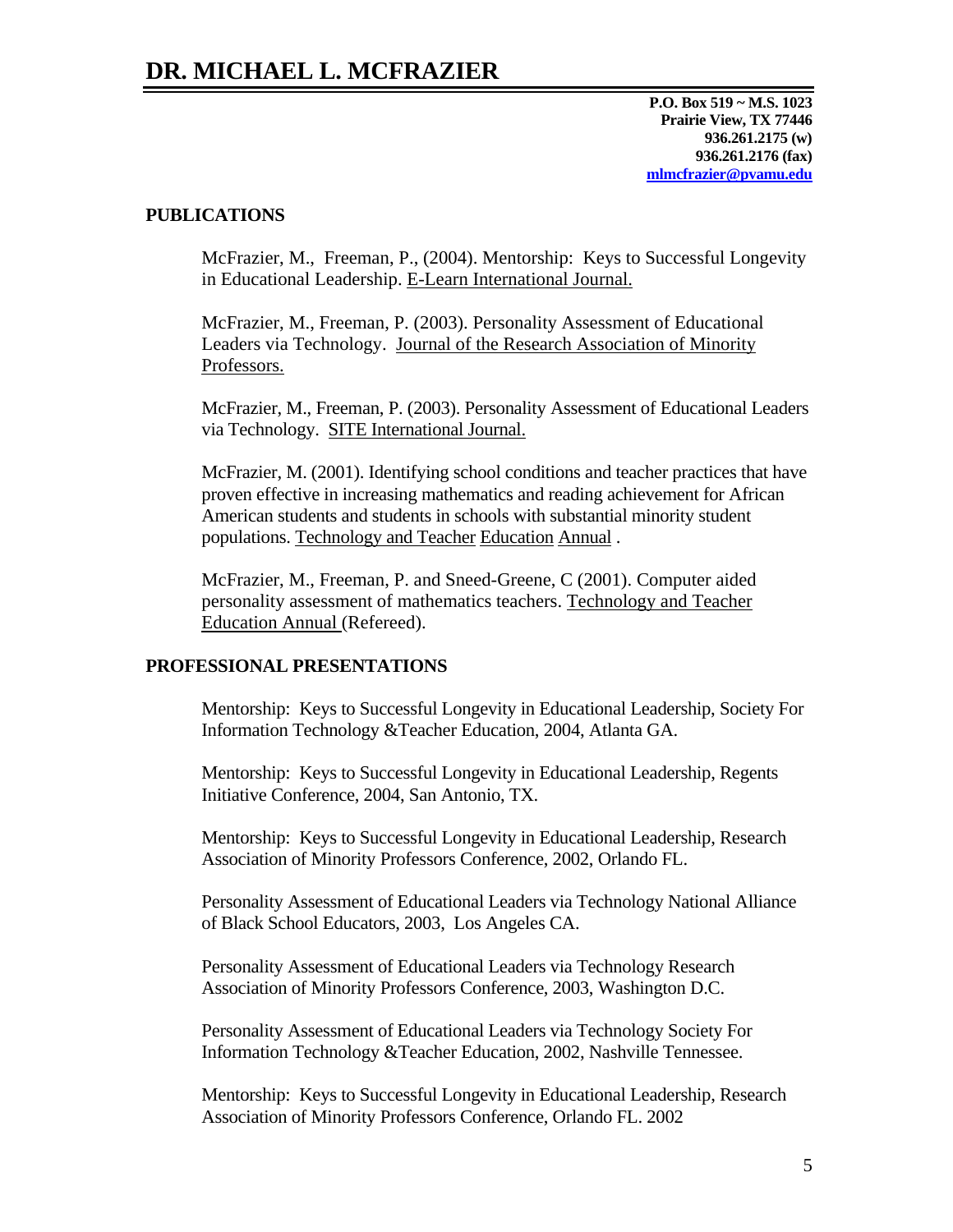**P.O. Box 519 ~ M.S. 1023 Prairie View, TX 77446 936.261.2175 (w) 936.261.2176 (fax) mlmcfrazier@pvamu.edu**

#### **PROFESSIONAL PRESENTATIONS CONTINUED**

Identifying School Conditions and Teacher Practices that have Proven Effective in Increasing Mathematics and Reading Achievement for African American Students and Students in Schools with Substantial Minority Student Populations, Society For Information Technology &Teacher Education, 2001, Orlando, FL.

Computer Aided Personality Assessment of Mathematics Teachers, Society For Information Technology &Teacher Education, 2001, Orlando, FL.

"A Look at Student Activities in American High Schools, "USA-SINO Teacher Education Consortium, 1995, Hong Kong.

"Arkansas' New Finance Law or How to Loose Your Cake and Not Eat it Either," Co-presented with Dr. Martin Schoppmeyer at the Society for the Philosophy of History of Education, 1995, Austin, TX.

Reading, Writing, Arithmetic! Finding ways to make them stick**!** Commissioner's Educational Research Initiative, 1999, San Antonio, TX.

#### **GRANTMANSHIP**

Tom Joyner/ National Education Association Minority Teacher Preparation Grant: \$100,000. July 2008. Co-PI (funded)

Assessment and Institutional Effective SACS Reaffirmation Support Activity: United States Department of Education Title III Grant ~ Prairie View A&M University - \$675,000. August 2007. PI (funded)

Achieving the Dream: Community Colleges Count Grant Houston Endowment/ Lumina Foundation Planning Grant. \$50,000, August 2006. Co-PI (funded)

Mentorship: Keys to Successful Longevity in Education Educational: TAMUS Research Initiative Grant, \$5000, March 2004. PI (funded)

Indexing The JRAMP Journal, Prairie View A&M University Mini-Grants: \$3000, October 2003. PI (not funded)

Educator Preparation and Diagnostic Lab Start-Up Proposal: United States Department of Education Title III Funds~ Prairie View A&M University - \$200,000. February 2002. Co-PI (funded)

Technology, Reading, Writing and Arithmetic (TR3) Grant Submitted to United States Department of Education \$238, 000, March 2002. (Co-PI) (not funded)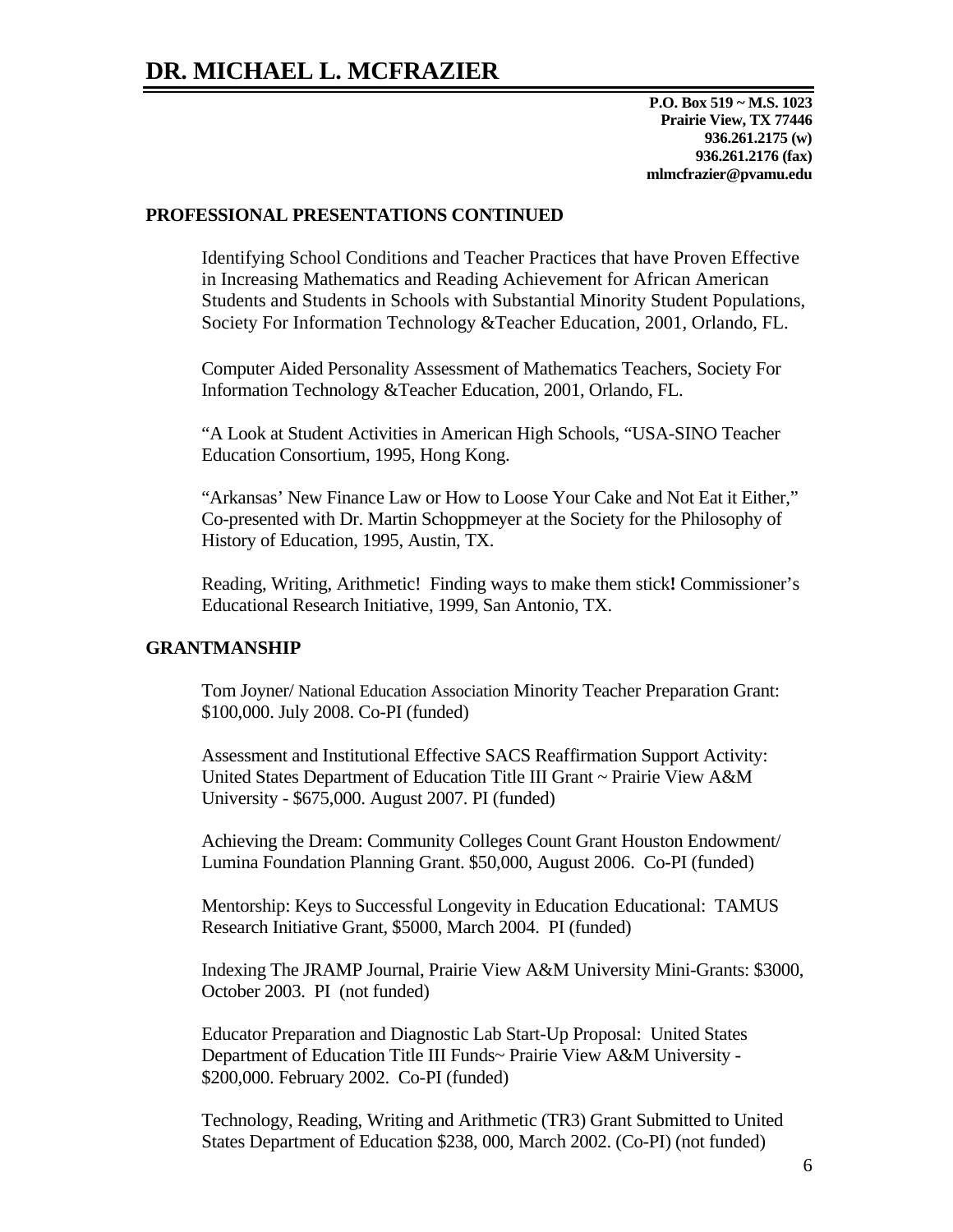**P.O. Box 519 ~ M.S. 1023 Prairie View, TX 77446 936.261.2175 (w) 936.261.2176 (fax) mlmcfrazier@pvamu.edu**

### **GRANTMANSHIP CONTINUED**

Texas A&M Research Foundation Grant, "African American Student Achievement" \$10,000 January 2001. (funded) PI

Commissioner of Education: Educational Research Initiative Grant, "African American Student Achievement" \$10,000 September 1999. (funded) Co- PI

The African American Future Educators of Arkansas Project, "Initiative to Increase African American Teachers in Arkansas" *Walton Family Foundation,*  \$300,000, 1995-1998. (funded) Co-PI

### **CONCERT APPEARANCES (selected)**

Concert, Brilliant Lecture Series: An Evening with Dr. Maya Angelou , Hobby Center Houston, TX , January 31, 2009 Featured Soloist, Gospel Music Workshop of America – Men of Promise, Minneapolis, MN, August 11, 2005 Dedicatory Musical Workshop Concert, St. James Baptist Church, Fayetteville, AR, August 12, 2003 Lead, Ain't Misbehavin' Musical Theater Production, Waco Hippodrome Theater, Waco, TX June 15-19, 2002. Recital, Lecture Recital ~ The Origin of Negro Spirituals, Baylor University, Waco, TX. February 5, 1996. Featured Soloist, USA College Concert Series, Seoul, Korea - Baylor University Concert Choir, March 8, 1994 Featured Soloist, Carnegie Hall, New York, NY- Baylor University Concert Choir, November 20, 1993

### **HONORS AND AWARDS**

2003-Assoc. Editor, Journal of the Research Association of Minority Professors 2003-Award of Appreciation for Vision and Leadership Principal Interns 2002-Prairie View A&M University Administrative Leadership Principal Interns 2001- Dr. Michael McFrazier Scholarship Est. at McLennan Community College 1999-PJC Hall of Honor ~ Distinguished Alumni 1998-University of Arkansas Undergraduate Excellence Mentor Award